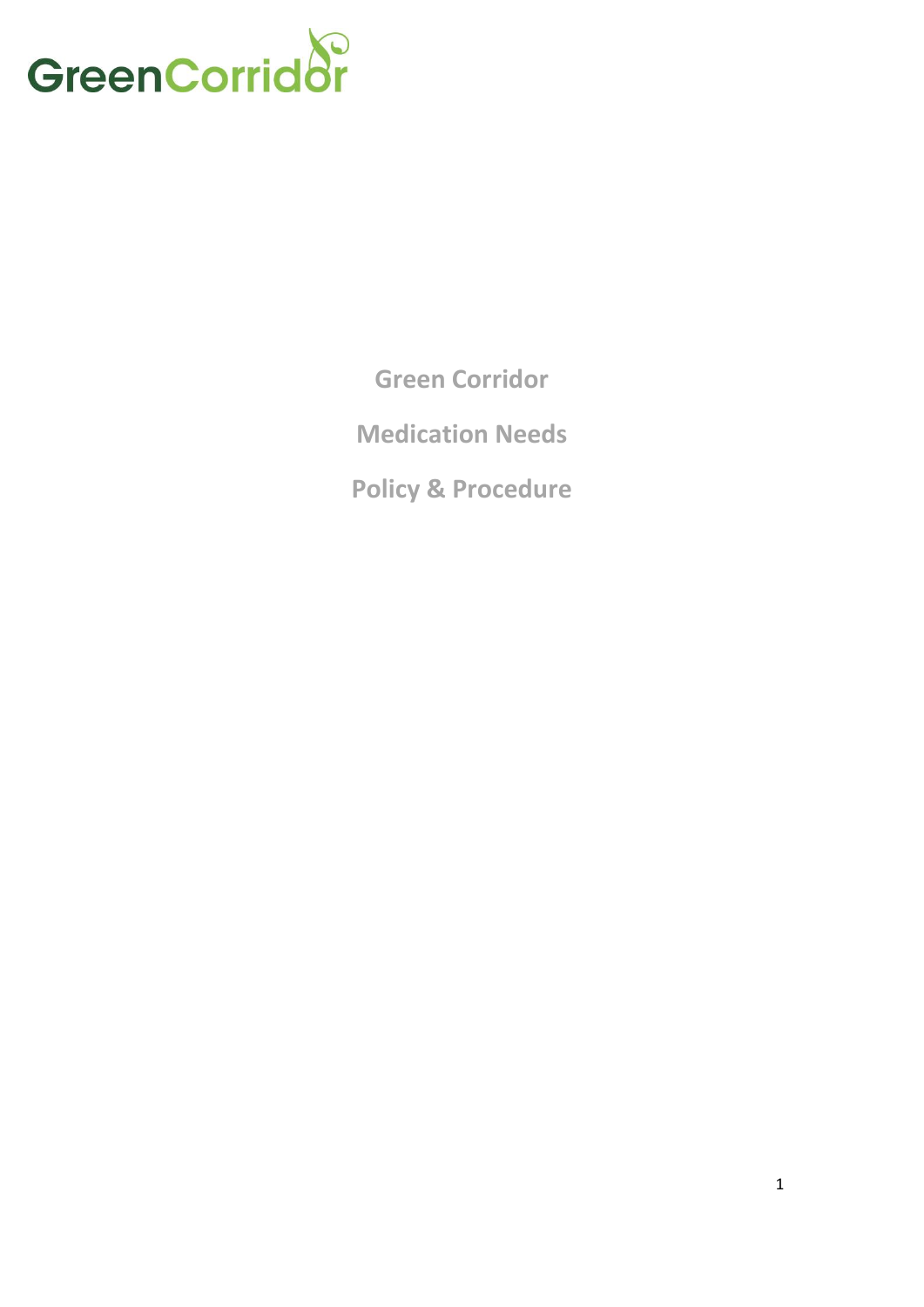

# **Document Control**

| Document Number      | 11                                                                                    |
|----------------------|---------------------------------------------------------------------------------------|
| Description          | This document describes how Green Corridor support<br>young people with medical needs |
| Document Type        | Policy and Procedure                                                                  |
| Document Owner       | CEO                                                                                   |
| Document Approvers   | <b>Board of Trustees</b>                                                              |
| Document Publisher   | <b>CEO</b>                                                                            |
| <b>Approval Date</b> | 14/11/2018                                                                            |
| Date of Next Review  | November 2021                                                                         |

# **ISSUE CONTROL (***ascending version order***)**

| Version | Date     | <b>Comments</b> | Author  |
|---------|----------|-----------------|---------|
| 1.0     | 14/11/18 | New Policy      | S Edney |

## **PRINCIPAL RELATED POLICIES & PROCEDURES**

| Document Title | Location                            |
|----------------|-------------------------------------|
| Complaints     | <b>GC Policies &amp; Procedures</b> |

# **CONFIRMATION OF RECEIPT OF POLICY & PROCEDURE**

| Name         |  |
|--------------|--|
| Job Title    |  |
| Line Manager |  |

I confirm I have received a copy of this policy and procedure and have read and understood the contents. I also confirm I have sought clarification from my line manager on any issues which I am not clear about.

Signed:

Date: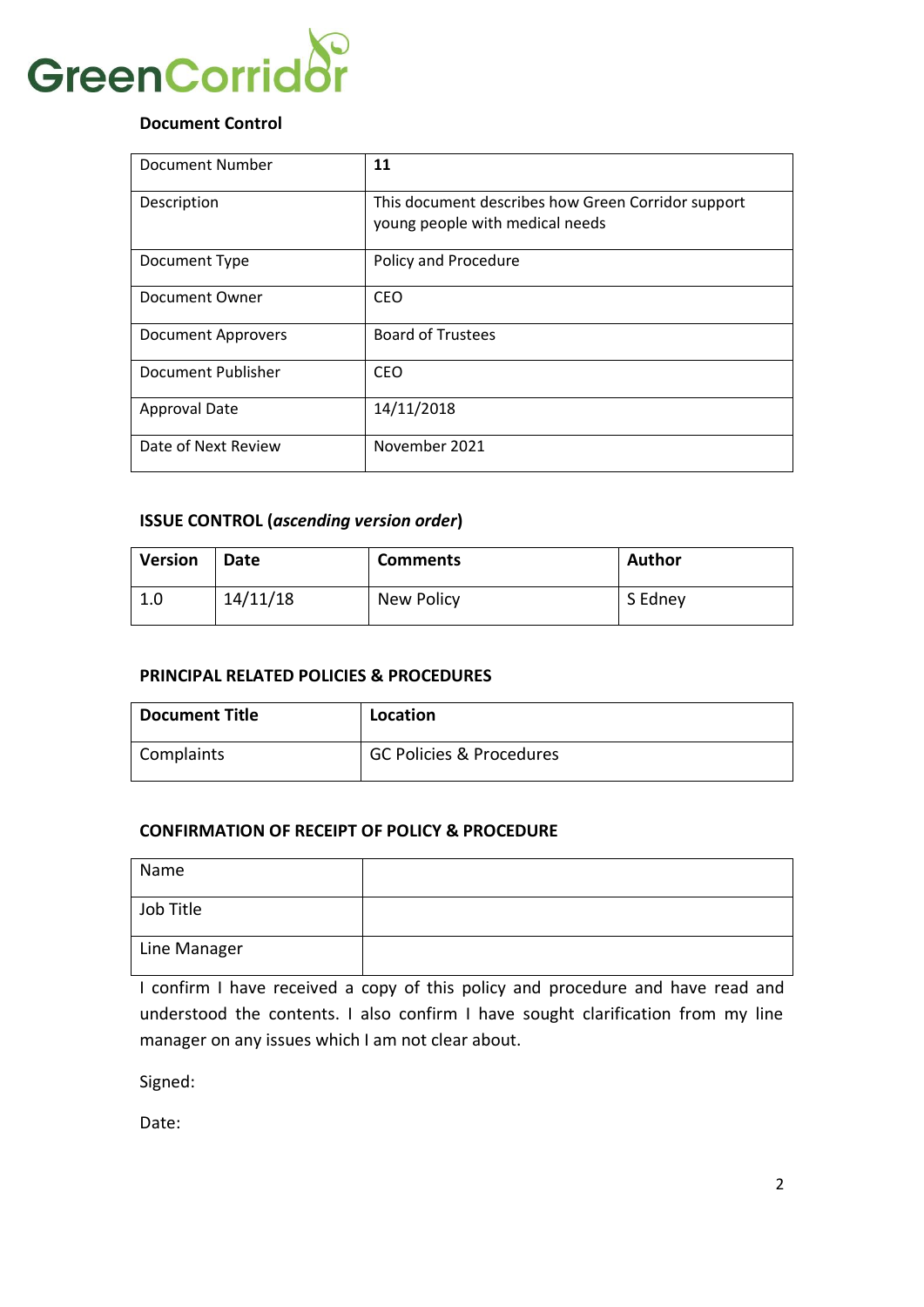

# **Background:**

The Children and Families Act 2014 places a responsibility on education providers to make arrangements to support young people with medical conditions. As all young people at Green Corridor have a special educational need and a Education Health and Care plan (EHC) this policy should be read in conjunction with the SEN code of practice.

#### **Aim:**

To ensure that that all learners at Green Corridor with medical needs, in terms of both physical and mental health, are properly supported so that they can play a full and active role at Green Corridor, remaining healthy and achieving academic success.

#### **Objective:**

- To ensure that parents/carers feel confident in Green Corridor's ability to manage any situation that arises out of a young person's medical conditions
- To ensure that the parents/carers of young people with medical conditions feel listened to and their views are valued
- To ensure that young people with medical conditions feel safe within Green Corridor
- To ensure that young people with medical conditions are able to access all aspects of Green Corridor life including trips and physical activity.
- For Green Corridor staff to understand their responsibility to work with health care professionals, following their advice and incorporating it effectively into the young person's routine.
- To ensure that young people with prolonged absence due to their medical condition are effectively supported to avoid unnecessary disruption to their educational attainment and emotional and general wellbeing.
- To ensure that young people with a medical condition develop their confidence and self-esteem in line with their peers.
- To promote self-care to empower young people in the management of their condition
- To ensure that staff are properly trained by specialist health care workers to provide the support that learners need.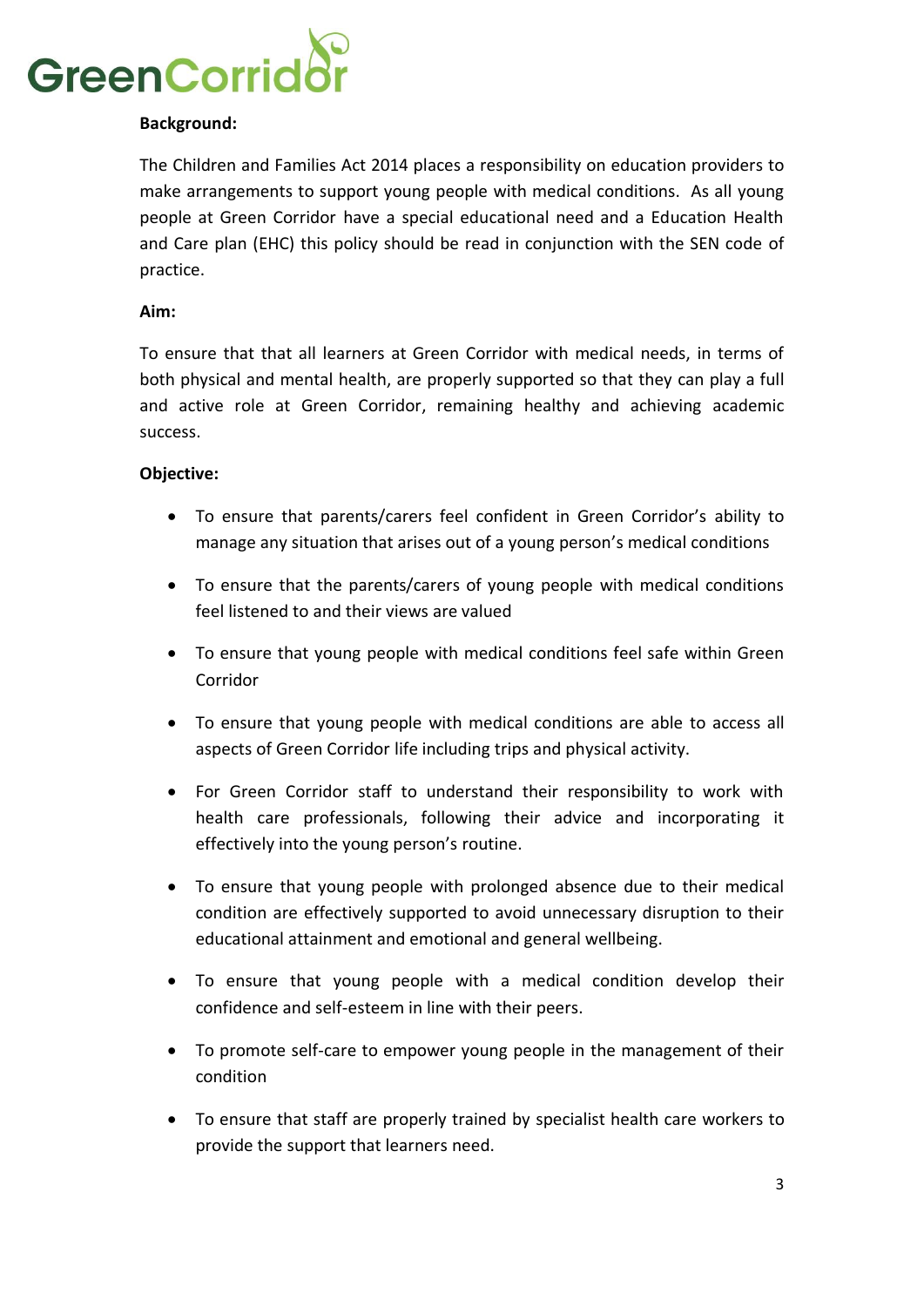

# **Procedure to be followed:**

Once the Local Authority (LA) has named Green Corridor for a young person on a statement or EHC plan, and that young person is identified as having a medical condition; or if a young person currently placed at Green Corridor is later diagnosed with a medical condition, then the following procedures must be followed:

# **Prior to admission:**

- The Head of Centre will gather information from the young person's parent/carer, from their previous school, the Health Care Workers involved and any other relevant agency, and identify the issues pertaining to the young person's medical needs for their future education.
- The young person will be allocated a Youth Manager and the Head of Centre will discuss the young person's medical need with Youth Manager.
- The Youth Manager will contact the parent/carer to arrange a meeting to discuss the young person's needs and support the parent/carer with any concerns or worries.
- A Health Care plan will be drawn up prior to the young person's admission to the Green Corridor. This will be completed by a relevant health care worker i.e. by a Clinical Specialist Nurse, in the case of a young person with a mental health condition.
- The Youth Manager (YM) will arrange a meeting with relevant health care staff to go through the Health Care Plan and organise training, prior to the young person's admission date, or as soon after that date if training is not available immediately and the young person can safely be admitted. The decision to admit a young person prior to training will be made by the CEO in consultation with parents, health care staff and the LA through the formal risk assessment process.

## **Following admission to the school:**

• The YM must complete the EHCP and Annual review Summary (AR) outlining the medical needs of the young person and any procedures that must be followed in an emergency. For more detailed information, the Health Care Plan must also be attached to the EHCP.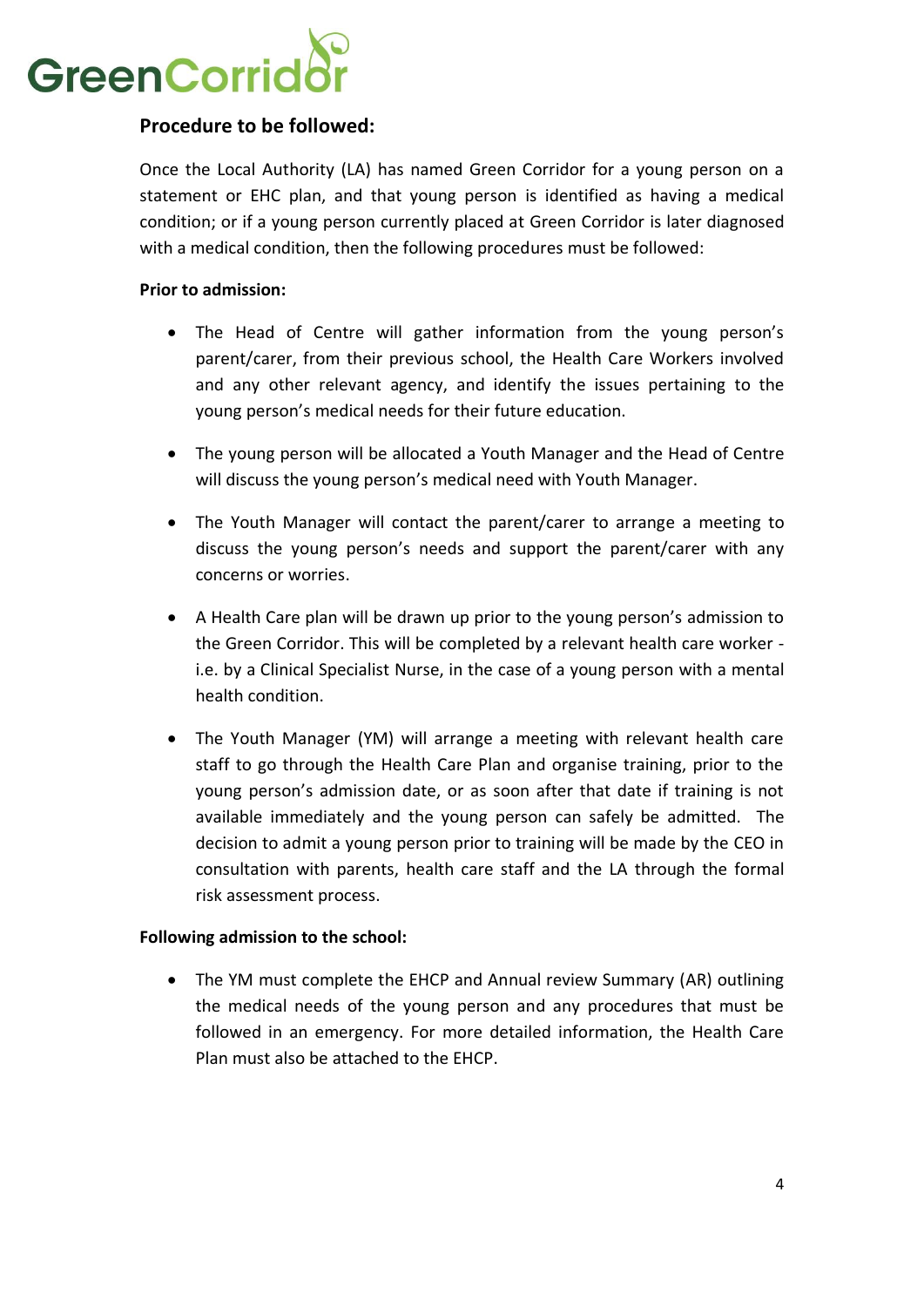

- All relevant staff, including First Aid staff will complete appropriate training by a health care professional and a schedule of interventions drawn up and circulated to relevant staff and parents/carers. This schedule must also be attached to the EHCP.
- The YM holds a copy of all the EHCPs and is responsible for briefing supply staff working with the young person on a need to know basis.
- The schedule for medical interventions where required, will be included in the duty rota as appropriate. The Office Administrator will be responsible for ensuring cover for this schedule by a trained member of staff.
- The YM will brief all staff on the medical needs of the young person- on a need to know basis. Where issues of confidentiality have been raised by a parent or young person only those staff identified by the CEO will be entrusted with information about the young person's condition.
- The schedule for medical interventions will be reviewed as and when identified in the Health Care plan.
- Health Care plans will be reviewed at least annually by an appropriate Health Care Worker as part of the Annual Review process.
- All Health workers involved in the care of the young person must be invited to the Annual Review and additional time will be allocated to this meeting to ensure that sufficient time allows for full consultation and review of plans.
- Additional support to ensure that the young person can fully access Green Corridor must be reviewed as part of the development and review of the Health Care Plan and if the young person's condition deteriorates or changes.
- Any medication required for administration during the day will be kept in the medication fridge. Medications will be locked away and only administered by a named person.
- A generic risk assessment for the young person will be completed by the YM in consultation with parent/carer and relevant Health Care workers. This generic risk assessment will then be used as the guidance for developing risk assessments for individual activities, visits and work experience.
- Where a young person is returning to Green Corridor following a period of hospital education or alternative provision the school will ensure that the Health Care plan is updated to identify the support the young person will need to reintegrate effectively.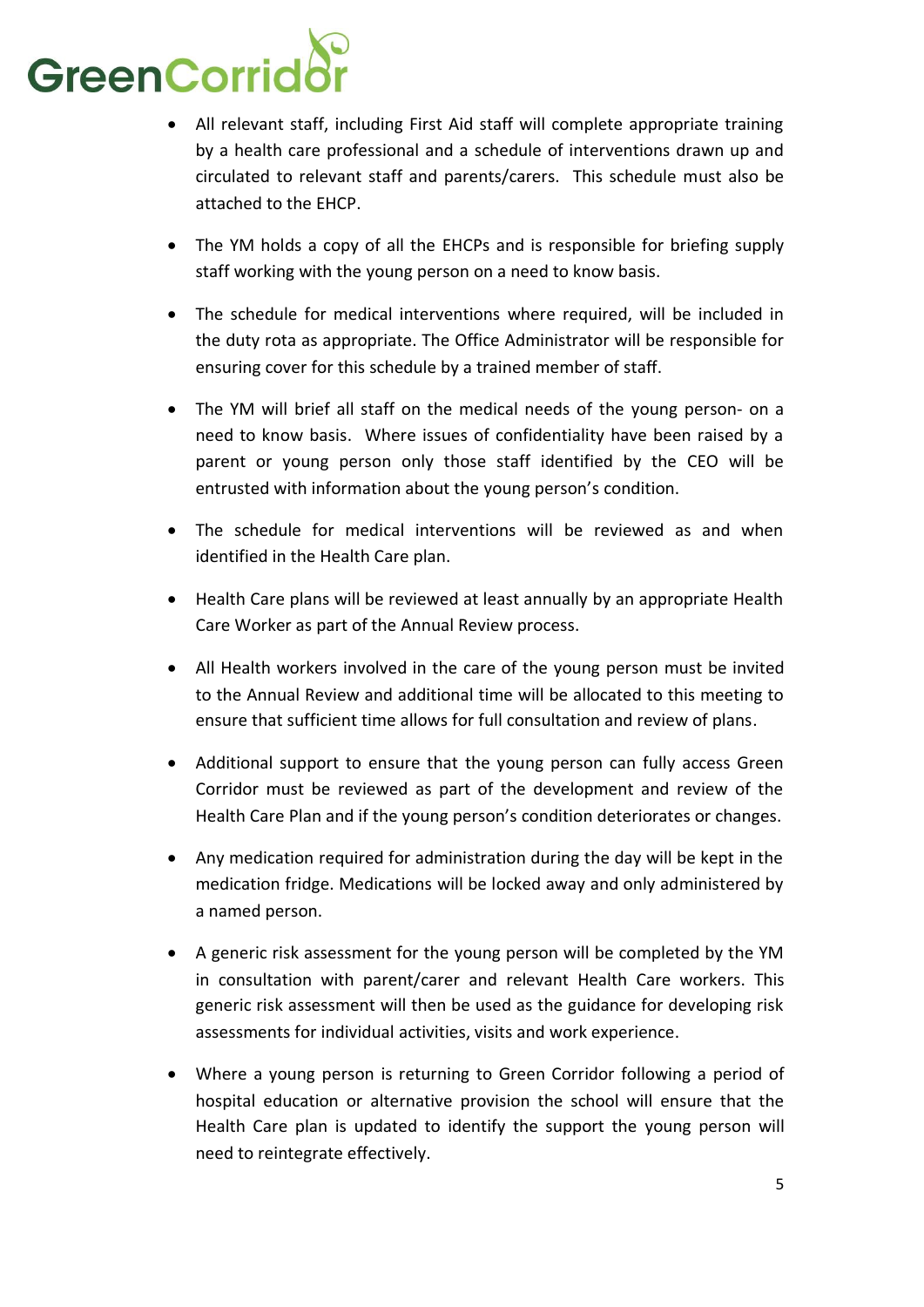# GreenCorrid

• A formal diagnosis is not required for young people to receive appropriate support. In cases where a young person's condition is unclear, or where there is a difference of opinion, the CEO will decide what support to provide based on the available evidence from school staff, parents/carers and health care workers.

# **Roles and responsibilities:**

# **The Board of Trustees**

To ensure that suitable arrangements are in place to support learners with medical conditions. This includes reviewing the policy and its implementation, ensuring that sufficient staff have received suitable training and are competent to support young with medical needs.

# **Chief Executive Officer:**

To ensure that health professionals and Green Corridor staff work in collaboration and partnership by ensuring that school staff understand the policy and their role in implementing it. The CEO will ensure that staff have information about a young person's condition on a need to know basis and that confidentiality is respected. The CEO is responsible for ensuring that sufficient staff are trained to deliver all individual health care plans including in contingency and emergency situations. The CEO is also responsible for ensuring that adequate resources are available to maintain the young person's safety and access to all aspects of the curriculum.

# **Head of Centre:**

The Head of Centre will ensure that all relevant information pertaining to the young person's medical condition is collated at Green Corridor and circulated - on a need to know basis - as directed by the CEO. They will brief and support the YM who will brief the whole staff - on a need to know basis - as directed by the CEO. They will arrange the initial 'team around the child' meeting to discuss the Health Care plan, training for staff, generic risk assessment and any schedule for medical intervention if the young person arrives after the start of term.

# **Youth Manager:**

The YM is the lead school professional, working in partnership with the young person, their parents/carers and other professionals including health and social care as appropriate. They will ensure that the EHCP is up to date and that the Health Care Plan and schedule for medical intervention is attached and updated as required. They will collate the Annual Review and as part of that process, ensure that the Health Care Plan is reviewed.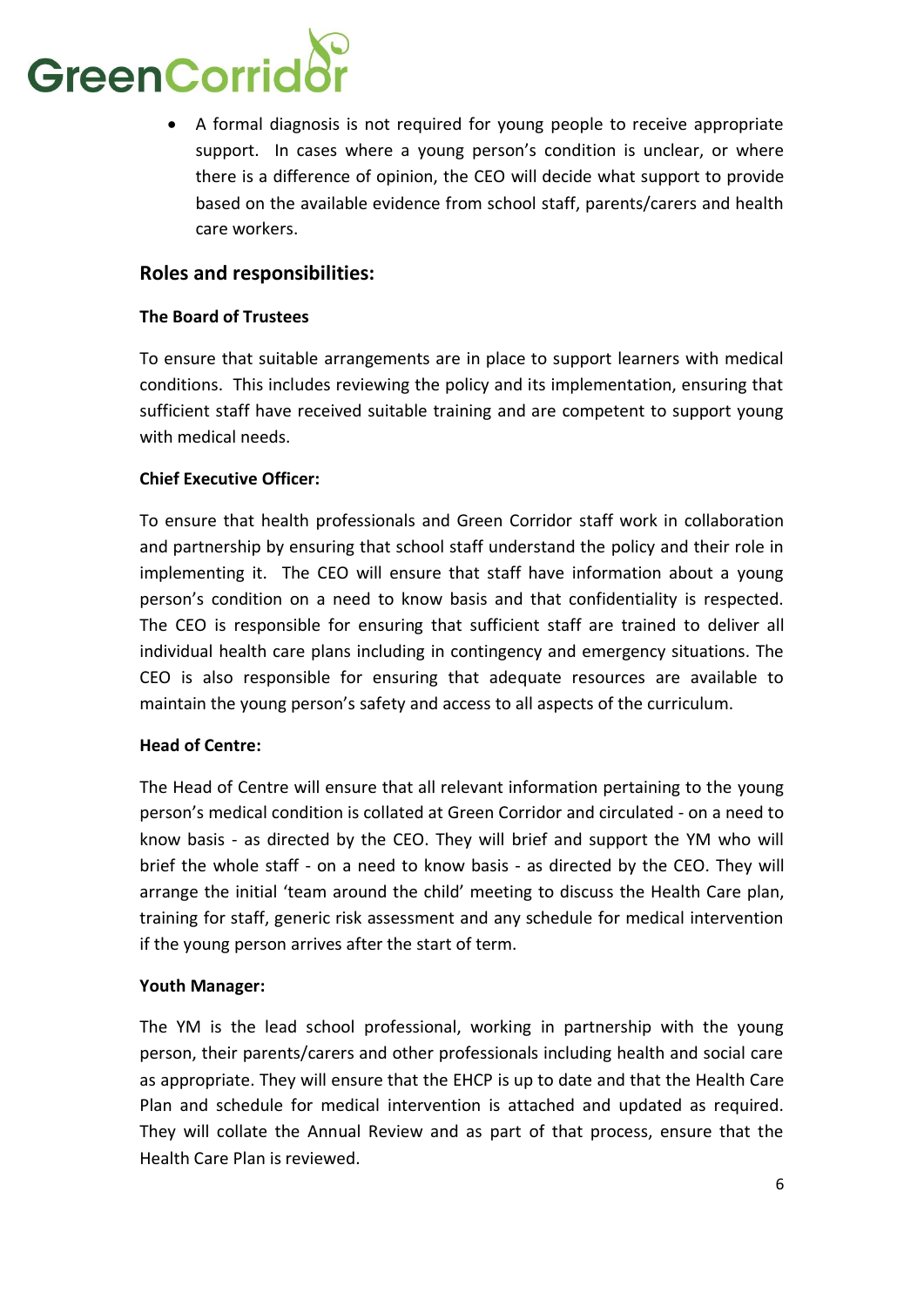

They will invite all health care professionals to the Annual Review to facilitate effective discussion and decision making. The YM will ensure that all staff, including Transport Assistance, are fully conversant with the medical needs of the young person– on a need to know basis – in order for them to carry out their role with due regard to the needs of the young person and Health and Safety. If a young person receives a diagnosis after admission to Green Corridor they will organise a 'team around the child' meeting to discuss the Health Care plan, training for staff, generic risk assessment and any schedule for medical intervention.

#### **Learners:**

This policy acknowledges that young people are best placed to provide information about how their condition affects them. They will therefore be encouraged to be fully involved in discussion about their medical support needs and contribute as much as possible to the development of, and comply with, their individual health care plans. Young people will be invited to all meetings pertaining to them, in accordance with current school practice so that they can fully contribute to all decisions made.

Where young people carry their own medication and relevant devices (Epi pen, Inhalers & Insulin pump) with them they will be taught to manage this correctly. They will be taught and expected to inform a member of staff when the need arises to take their medicines, so that they can be provided with the appropriate level of supervision. However, where this is not possible, young people will be taught to request their medicines from a member of staff, as soon as they become aware of the need.

## **Parents:**

This policy recognises that parents/carers are key partners and will therefore be involved in the development and review of their young person's individual health care plan. They will provide the school with sufficient and up-to-date information about their young person's medical needs. It is expected that parents will carry out any action they have agreed to as part of the health care plan implementation, e.g. Provide medicines and equipment and ensure they or another nominated adult are contactable at all times.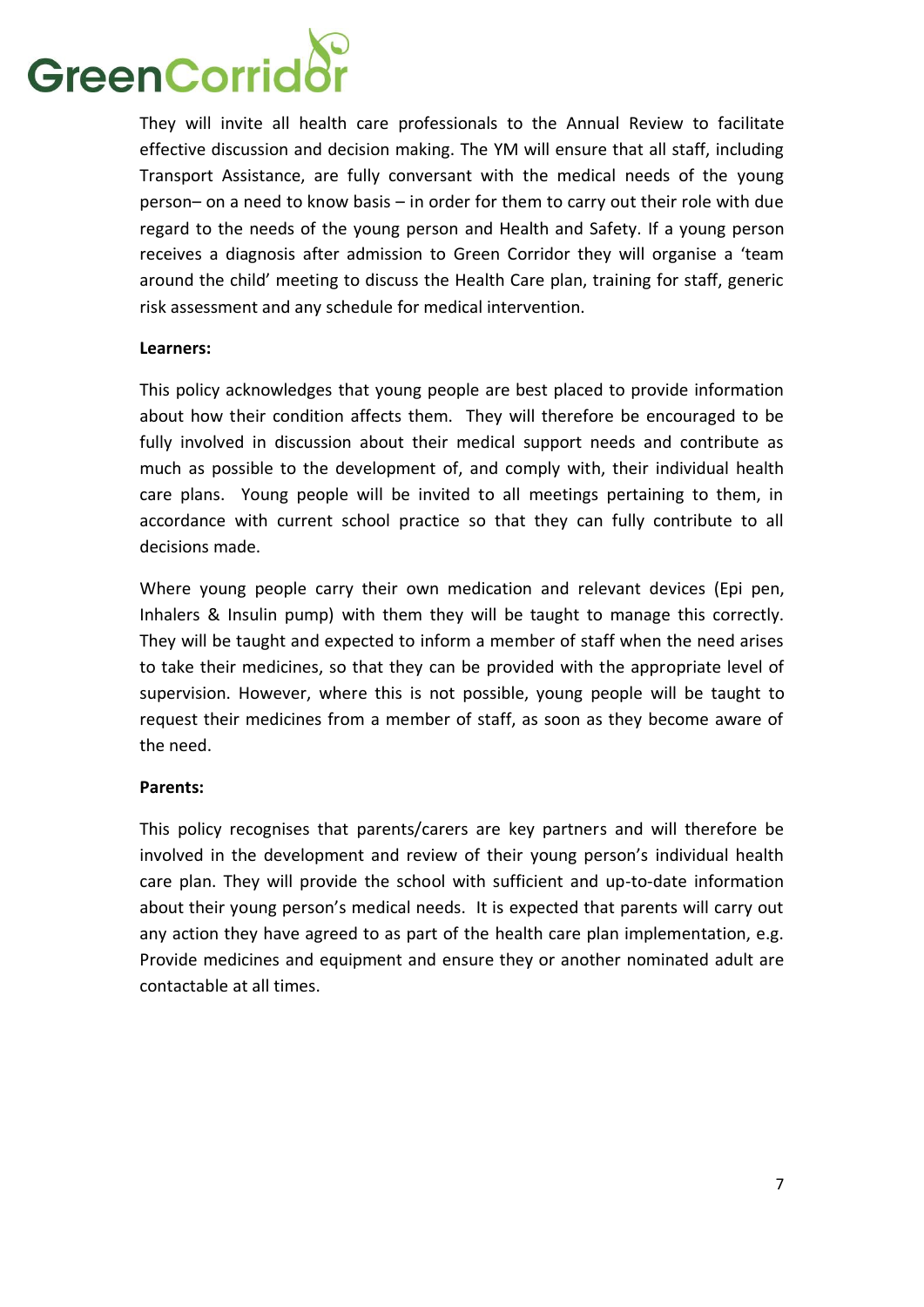

# **Staff training and support:**

Training for staff is the key to the successful implementation of this policy. Training for staff is organised as follows:

- Once a young person has been identified as having a medical condition the Head of Centre will contact the relevant health care workers to provide suitable training for identified members of staff. The length of training will depend on the complexity of the need of the young person's condition. The relevant specialist health care worker i.e. The diabetic nurse, will determine how and when this training will be reviewed.
- No member of staff will be permitted to carry out any medical intervention unless trained by the relevant health care worker.
- Staff who have received training about a specific medical condition can share information about the condition with staff, but cannot train staff in any medical interventions for that condition.
- Staff trained to undertake a medical intervention are not permitted to train other staff in that intervention or request that an untrained member of staff undertake that duty in their absence. A first aid certificate does not constitute appropriate training in supporting children with medical conditions.
- Following training, the specialist health care worker will notify the CEO of the names of all the staff who have successfully completed the training and the date for any follow up training.
- Whole staff awareness training on supporting pupils with medical conditions will take place annually and as the need arises - e.g. When a new young person arrives with a condition previously not seen in school. Training will include preventative and emergency measures so that staff can recognise and act quickly when a problem arises.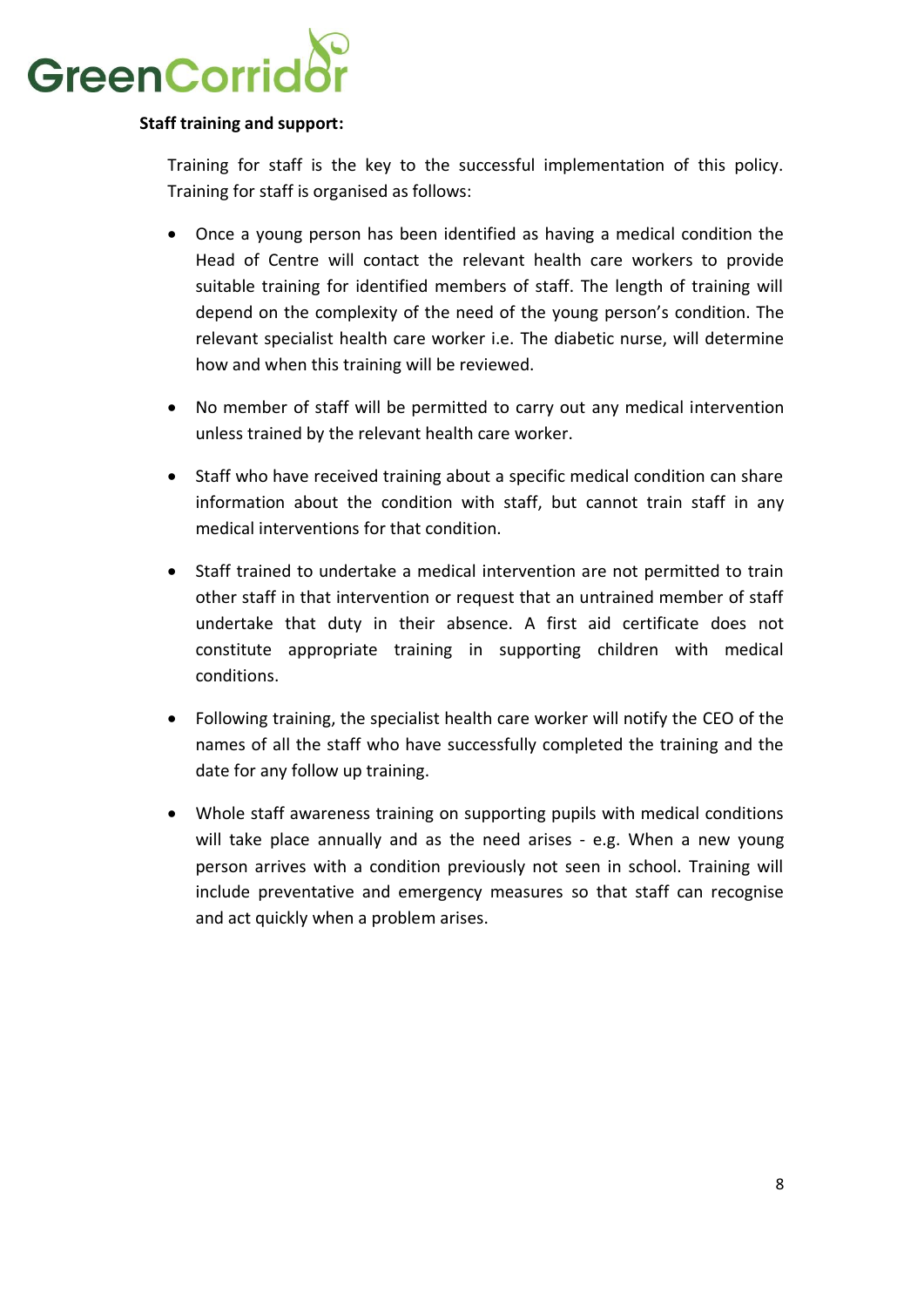

# **The young person's role in managing their own medical needs:**

After consultation with parents/carers and/or young people who are competent will be encouraged to take responsibility for managing their own medicines and procedures and the preparation for this will form part of the individual education plan for the young person and reflected in the health care plan.

Where appropriate, as decided above, young people will be encouraged to carry their own medication and relevant devices (Epi pen, inhaler & Insulin pump). However where this is not possible young people will be able to access their medicines for self-medication quickly and easily as they will be available in the admin office, in the medicines fridge, in a clearly labelled plastic folder. Young people will be taught to inform a member of staff when this need arises, so that they can be provided with the appropriate level of supervision.

If a young person refuses to take their medicine or carry out a necessary procedure, staff should not force them to do so but instead inform the CEO who will decide on the action to be taken. Parents will also need to be informed immediately, so that alternative options can be considered.

# **Managing medicines on GC premises:**

The following guidance must be adhered to at all times:

- Medicines should only be administered at Green Corridor when it would be detrimental to a young person's health or attendance not to do so.
- No young person under 16 should be given prescription or non-prescription medicines without their parent's written consent – except in exceptional circumstances where the medicine has been prescribed to the young person without the knowledge of the parents. In such cases, every effort should be made to encourage the young person or young person to involve their parents while respecting their right to confidentiality.
- Only paracetamol, Calpol, antihistamine and antihistamine cream as a nonprescription drug, will be administered to a young person in exceptional circumstances with prior written consent. Exceptional circumstances refer to situations such as severe period pain or tooth ache, insect bites/stings.
- A young person under 16 should never be given medicine containing aspirin unless prescribed by a doctor. Medication, e.g. For pain relief, should never be administered without first checking the maximum dosages and when the previous dose was taken. Parents should be informed.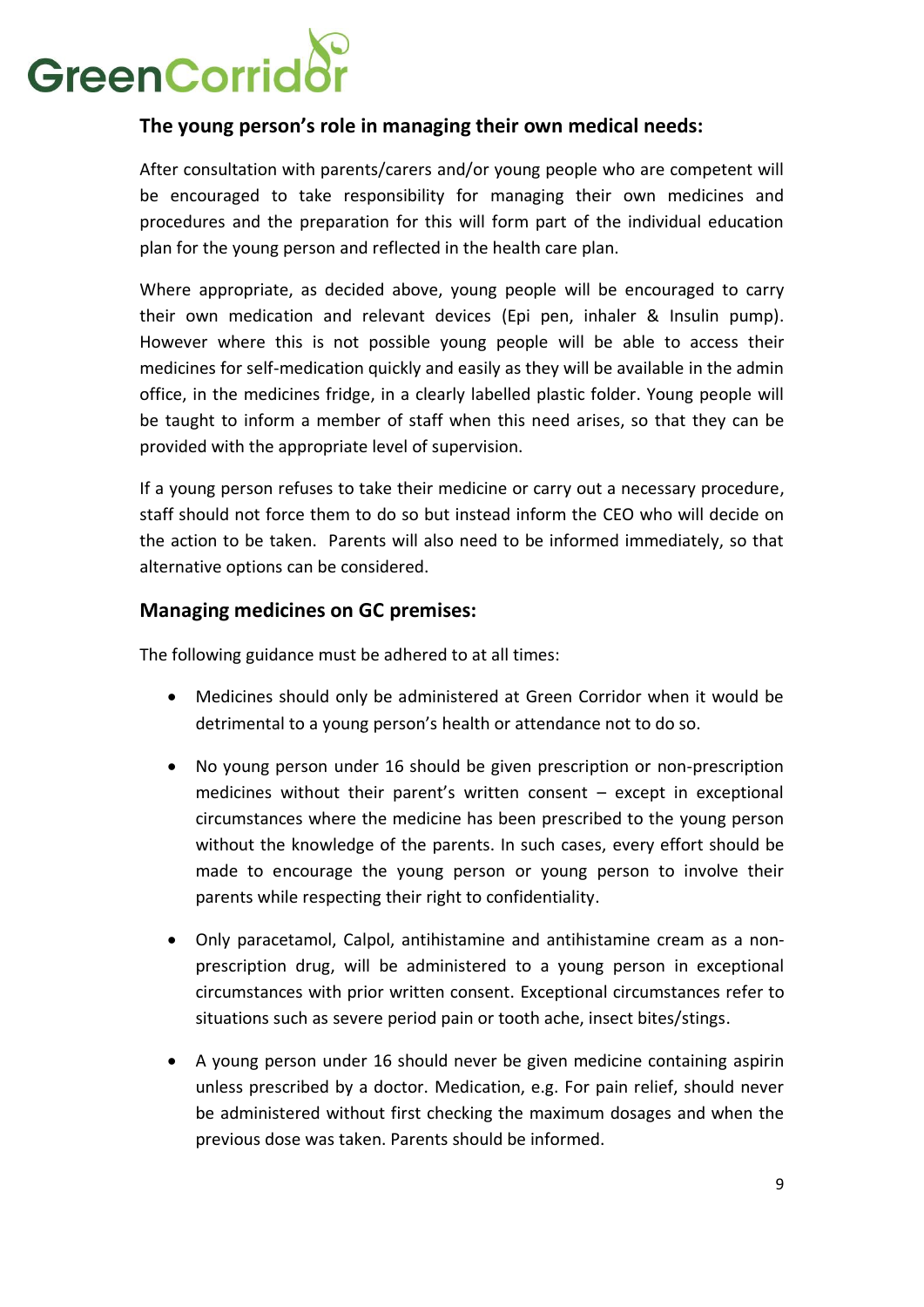# GreenCorrido

- Parents should be advised to request from their young person's doctor that where clinically possible, medicines should be prescribed in dose frequencies which enable them to be taken outside Green Corridor hours.
- When medicine is sent into Green Corridor the YM should only accept prescribed medicines that are in-date, labelled, provided in the original container as dispensed by a pharmacist and include instructions for administration, dosage and storage. The exception to this is insulin which must still be in date, but will generally be available to Green Corridor inside an insulin pen or a pump, rather than in its original container.
- All medicines should be stored safely. Green Corridor staff should know where their medicines are at all times and be able to access them immediately. Medicines and devices such as asthma inhalers, blood glucose testing meters and adrenaline pens should be always readily available to young people and not locked away. Separate arrangements taking this into account will be made for school trips and the young person informed of the arrangement.
- A young person who has been prescribed a controlled drug may legally have it in their possession if they are competent to do so but passing it to another young person for use is an offence. The YM will be responsible for monitoring the young person's safe keeping of their medication. All other controlled drugs that have been prescribed for a student will be securely stored in a non-portable container and only named staff should have access. Controlled drugs should be easily accessible in an emergency. A record should be kept of any doses used and the amount of the controlled drug held in school.
- Green Corridor staff may administer a controlled drug to the young person for whom it has been prescribed. Staff administering medicines should do so in accordance with the prescriber's instructions. A record of all medicines administered to individual young people, starting what, how and how much was administered, when and by whom. Any side effects of the medication to be administered at Green Corridor should be noted.
- When no longer required, medicines should be returned to parent to arrange for safe disposal. Sharps boxes should always be used for the disposal of needles and other sharps.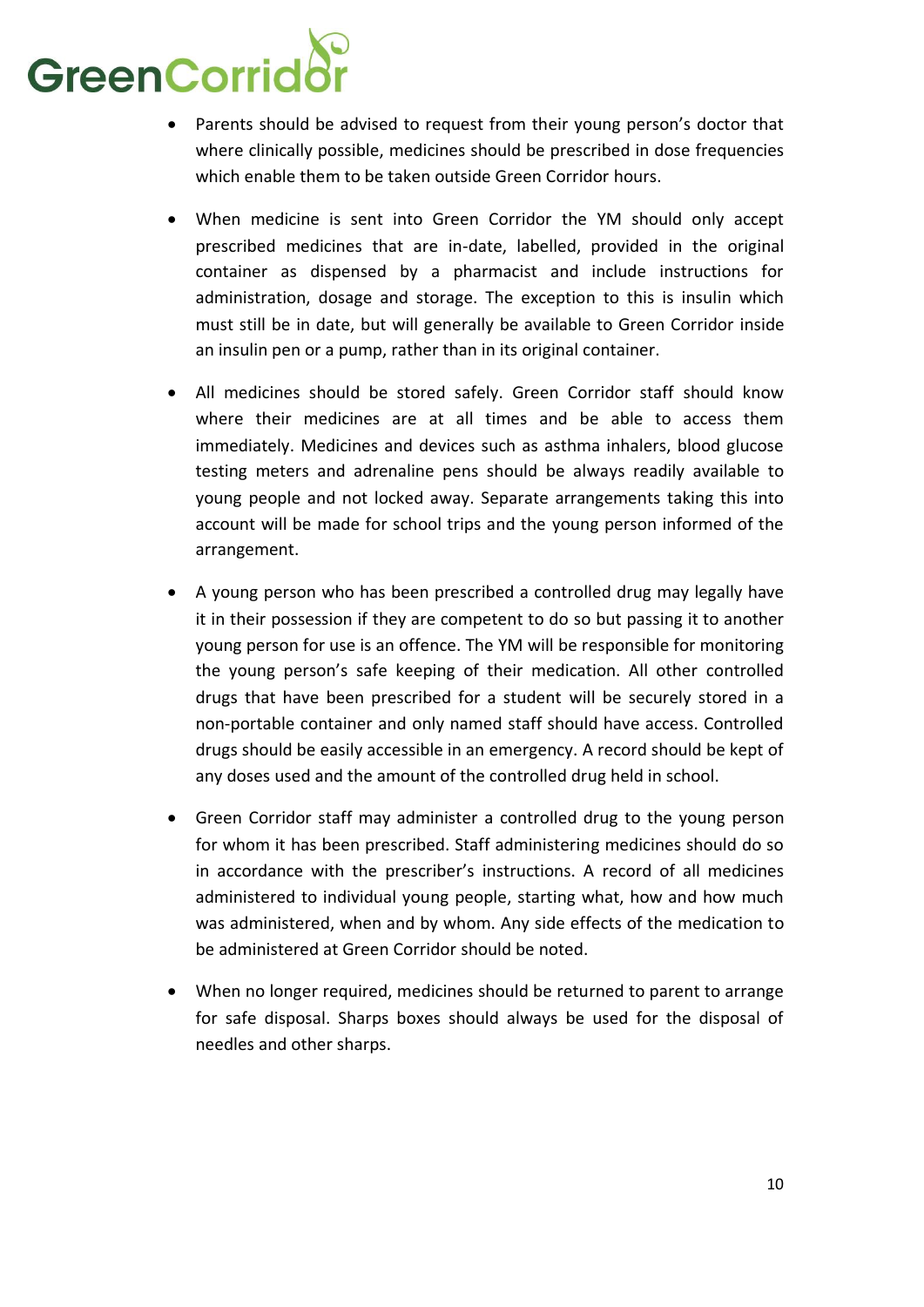

## **Emergency procedures:**

Please see Green Corridors general risk management processes for dealing with emergencies, e.g. Evacuation of the building.

Individual health care plans will identify what constitutes an emergency and explain what action to take. As part of the training, staff will be made aware of emergency symptoms and procedures.

If a young person is taken to hospital, 2 staff members will accompany the young person in the ambulance and stay with the young person until the parent arrives.

# **Day trips, residentials visits and sporting activities**

Staff organising events outside of the curriculum must ensure that everything possible is done to ensure that pupils with medical conditions can participate according to their own ability. Reasonable adjustments will be made to facilitate access unless evidence from a clinician such as a GP states that this is not possible.

## **Unacceptable practice:**

Although Green Corridor staff should use their discretion and judge each case on its own merits with reference to the young person's individual healthcare plan, it is not generally acceptable practice to:

- Prevent young people from easily accessing their inhalers and medication and administering their medication when and where necessary.
- Assume that every young person with the same condition requires the same treatment.
- Ignore the views of the young person or their parents; or ignore medical evidence or opinion, (although this may be challenged).
- Send young people with medical conditions home frequently or prevent them from staying for normal school activities, including lunch, unless this is specified in their individual healthcare plans.
- If the young person becomes ill, send them to the school office or medical room unaccompanied or with someone unsuitable.
- Penalise children for their attendance record if their absences are related to their medical condition  $-e.g.$  Hospital appointments.